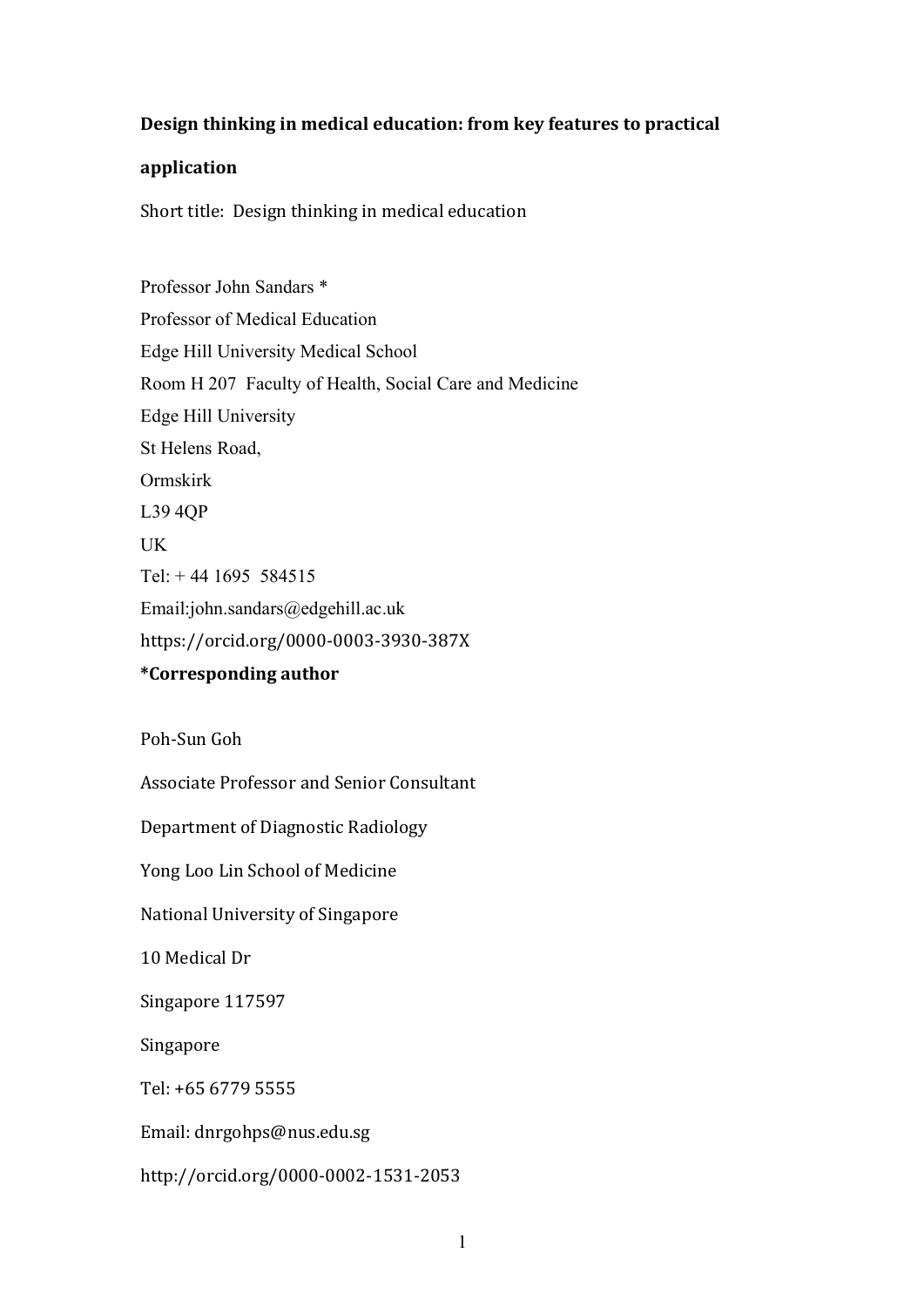### **Design thinking in medical education: the key features and practical application**

### **Abstract**

Design thinking is a process that applies both creativity and innovation to iteratively develop and implement a new product. The design thinking process also enhances design thinking skills that are essential for personal and professional life in a complex world. Healthcare is increasingly being faced with complex problems and the education of current and future doctors in design thinking is an important curricular challenge for all medical educators. Medical educators will need to enhance their own design thinking skills to enable them to effectively respond to this challenge.

## **KEYWORDS**

creativity; curriculum development; design based research; design thinking; educational design research; innovation; medical education

# **Introduction**

Many problems that health professionals experience in their personal and professional lives are complex, with no easy answers. Often there is frustration when simple solutions are tried in an attempt to resolve these types of problem since there are a variety of inter-related factors contributing to the problem.<sup>1</sup> This frustration is likely to resonate with all medical educators, such as when struggling to develop and implement a new curriculum. Similar frustrations are also found in the provision of healthcare $^2$ 

There is often confusion between the terms creativity and innovation but understanding the difference has a practical relevance in the response to a complex problem.3 Creativity is a mental process that is characterized by divergent thinking to produce new ideas in response to a problem. Innovation refers to when there is convergent thinking to focus on these new ideas for identifying the most appropriate new potential solution to the initial problem and for subsequent implementation of the potential solution.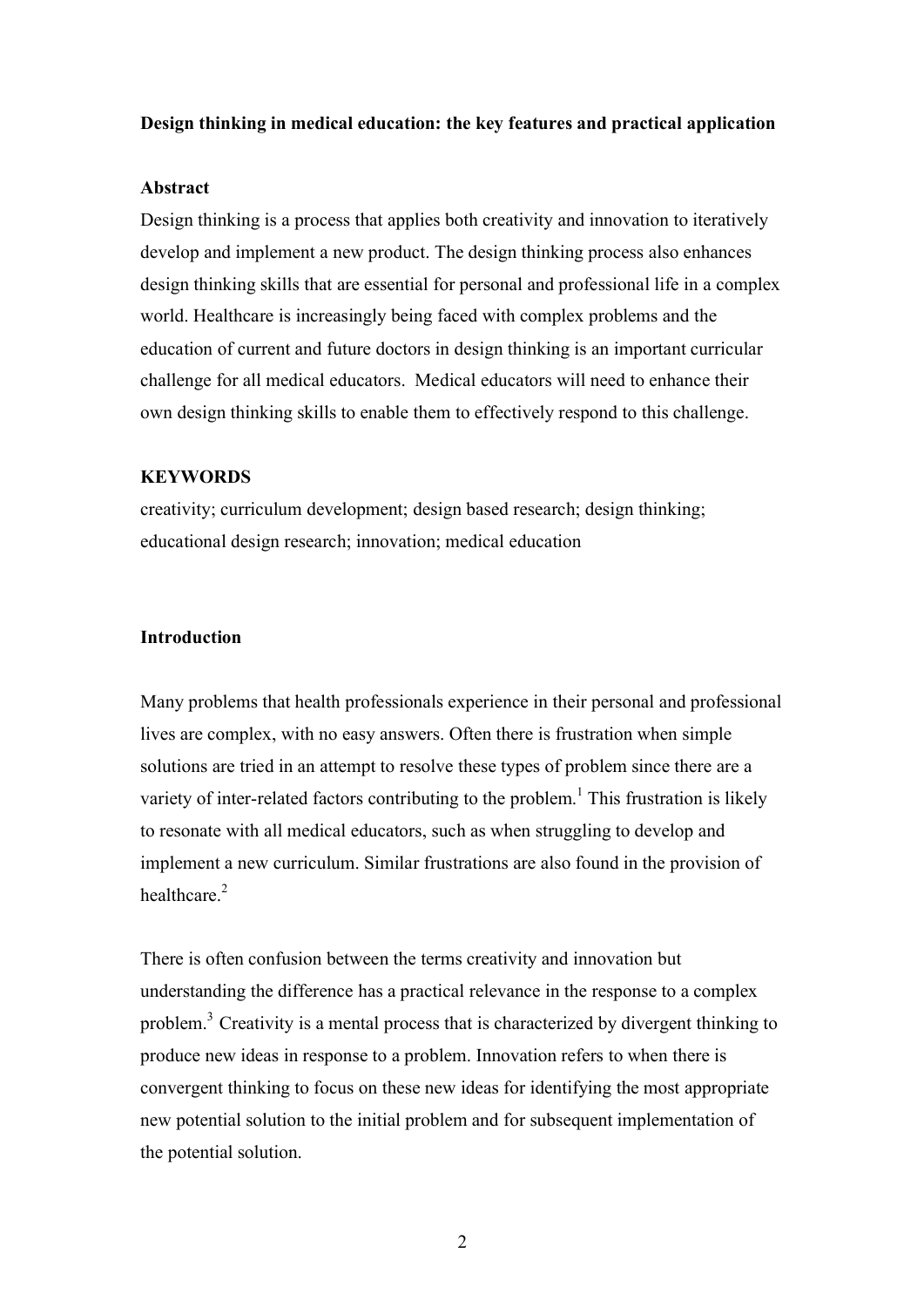Design thinking combines creativity and innovation in a structured approach.<sup>4</sup> The origins of design thinking are in product design, from household appliances to buildings. A tangible output is the product and this approach has been increasingly adopted for the design of both goods and services, such as service improvement in business and healthcare.<sup>5</sup> Schools and colleges have also started to enthusiastically adopt design thinking as an educational process to prepare students for living and working in a complex world. $<sup>6</sup>$  More recently this trend in design thinking has been</sup> applied to medical education.<sup>7</sup>

In this Commentary we will discuss the key features of design thinking and how these have been applied to medical education. Our intention is to highlight the importance of design thinking in medical education, discuss the key features of design thinking and offer recommendations for maximizing the potential of design thinking in medical education. We will provide illustrative examples, based on our own experience, of applying design thinking to medical education, including curriculum development and educational design research.

# **The key features of design thinking**

The basic combination of creativity and innovation highlights two key features of design thinking, which are thinking broadly about a problem (creativity) followed by putting the new ideas in action (innovation).<sup>4</sup> Both of these features have been further expanded in the several models that have been proposed for design thinking. In addition, having a design thinking mindset is a key feature of design thinking.

### *Design thinking models*

The origins of design thinking models are from product designers, with the intention to capture the creativity and innovation processes that they use when developing a new product. These models present the design thinking process as a series of stages, with one or more related to creativity and innovation, and offer a structured framework that can be readily applied to other contexts.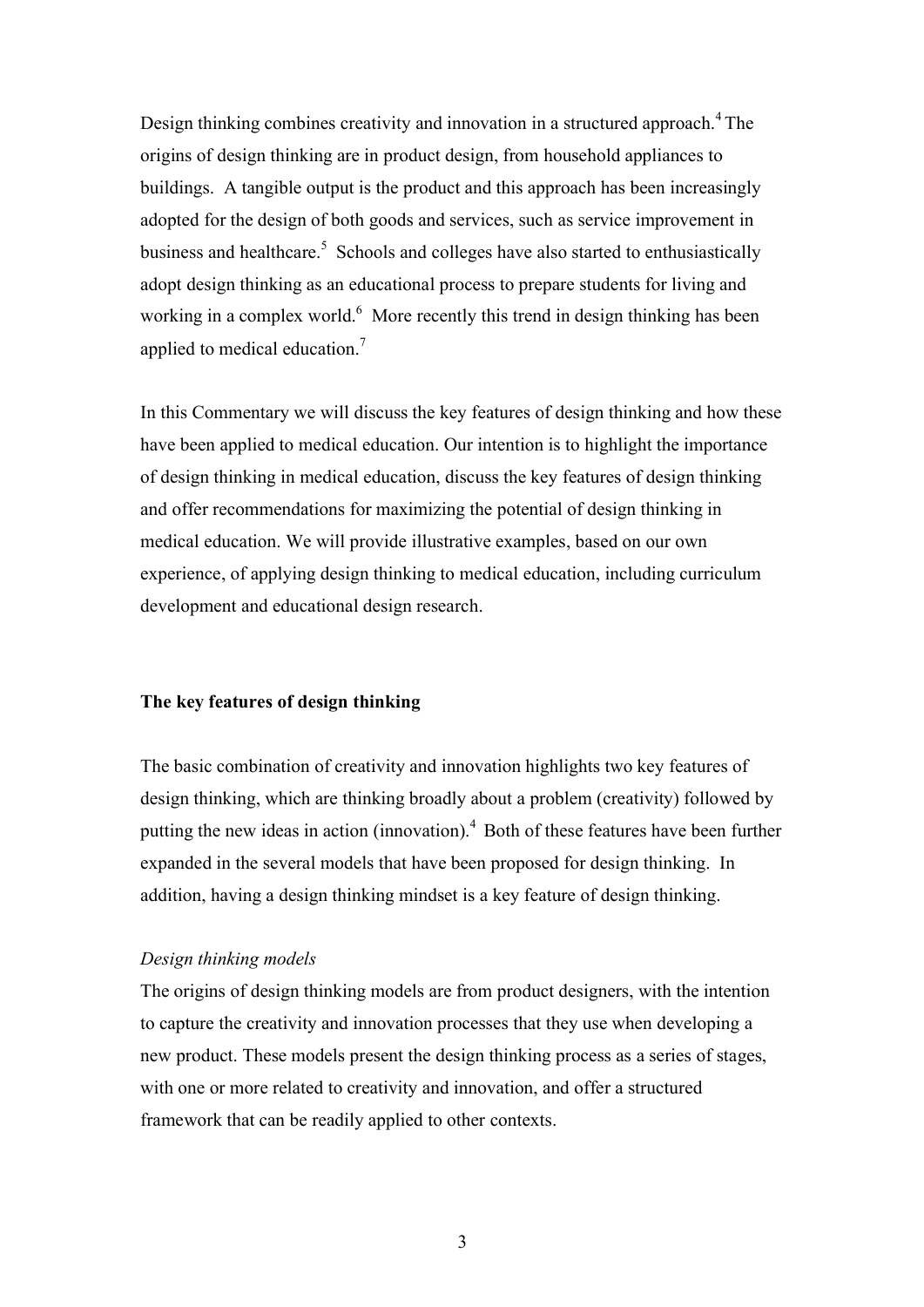The three most widely used design thinking models are those presented by Tim Brown, the Design Council and Stanford University. These models will now be discussed to highlight the key features of design thinking, with each model having a slightly different emphasis on the creativity and innovation processes.

Tim Brown's design thinking model was presented in the Harvard Business Review and has been widely applied, especially for organizational and service development. The model comprises of 3 stages  $7$ :

- 1. Inspiration
- 2. Ideation
- 3. Implementation

This model closely aligns to the creativity and innovation key features of design thinking, with turning ideas into action.

The design thinking model from the Design Council in the UK has 4 stages  $8$ .

- 1. Discover
- 2. Define
- 3. Develop
- 4. Implement

This model is very similar to Tim Brown's model and has been applied to a variety of contexts.

The design thinking model from the Hasso Plattner Institute for Design at Stanford University has been widely applied, especially in school and university educational settings. The model has 5 stages<sup>9</sup>:

- 1. Empathize
- 2. Define
- 3. Ideate
- 4. Prototype
- 5. Test

This model emphasizes the importance of fully understanding the nature and scope of the problem from the experiences of all the individuals involved, including the essential emotional aspects. For example, certain aspects of the complex problem may be very frustrating and are of high concern to the individuals. Clearly defining this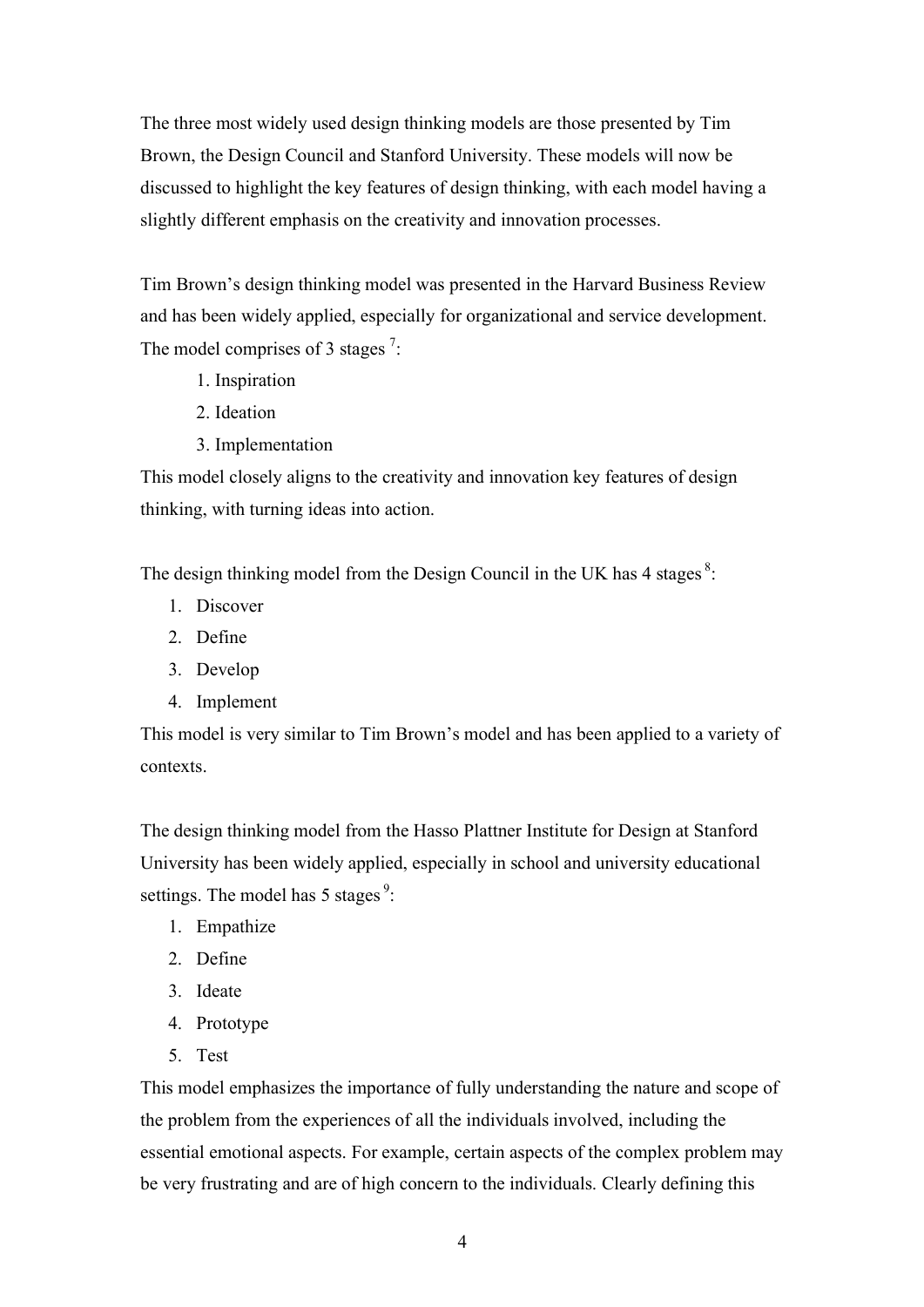priority for consideration provides a more specific focus to be creative, with new ideas for potential resolution of the problem. These new ideas can inform a prototype, which is an initial potential approach to resolve the problem. There is a recognition that the resolution of the complex problem will require further refinement by testing the prototype, both with the individuals who are faced with the problem and in the real-life setting of the complex problem. Several cycles of the five stages may be required to effectively resolve the problem, or applied as the problem evolves over time.

#### *Design thinking mindset*

A design thinking mindset is an important key feature that is required for both creativity and innovation. The mindset encompasses being inquisitive and seeking new learning, empathic to the needs and context of other individuals (including potential users of the intervention), valuing diversity in opinions, collaborative working, acceptance of uncertainty and the associated risk, and the desire to make a difference $11$ 

#### **Use of design thinking in medical education**

A recent scoping review of design thinking in medical education identified only a few studies,<sup>12</sup> but an internet search readily identifies numerous descriptions of how design thinking has been used in medical education. There appears to be two main uses of design thinking in medical education. First, with an intention to only develop a specific new product and second, with an intention to develop a way of thinking about problems by engaging in a project to develop a new product.

#### *Product development*

Design thinking has been used to develop and implement a variety of specific products, which range from creating a new medical school to curriculum reform. Examples include using design thinking for a new medical school at Penn State University, <sup>13</sup> and curriculum reform at Harvard Medical School.<sup>14</sup>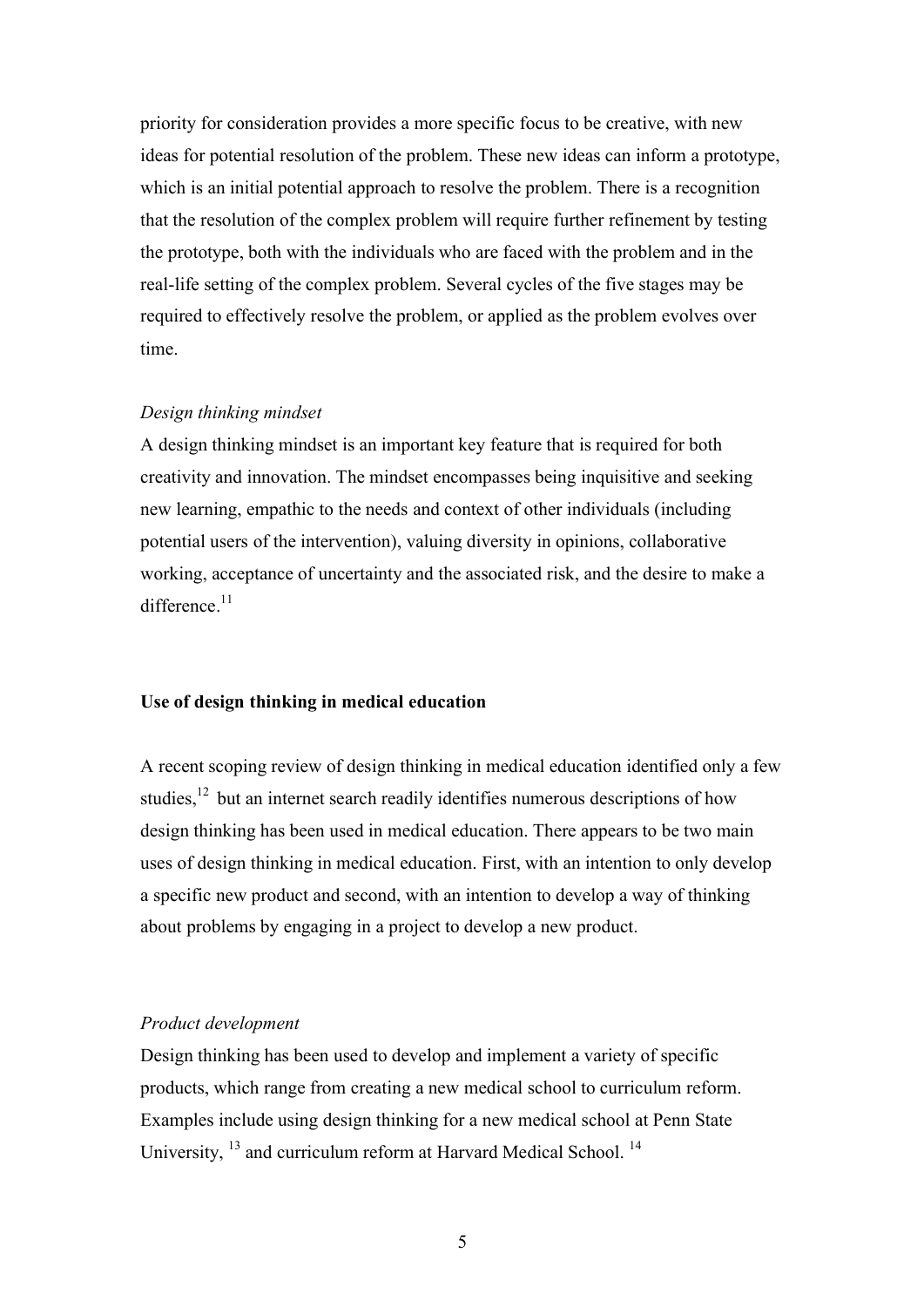Both of the examples highlight the importance of a user-centered participatory approach throughout the iterative process of developing and implementing the product. Although there are limited studies of design thinking being used with a structured model in medical education there is a wealth of evidence from other studies that describe the importance of collaborative and participatory approaches for curriculum development and implementation, including new teaching and learning methods and tools.<sup>15</sup>

# *A way of thinking about problems*

The acquisition of 'thinking skills' for problem-solving in complex situations have become increasingly promoted as essential skills that should be acquired through medical education, including basic and postgraduate medical education.<sup>16,17</sup> The promotion of thinking skills is aligned to the increasing educational interest in developing the four core 'Twenty-first Century skills' of critical thinking, communication, collaboration and creativity.<sup>18</sup> These core skills are considered to be essential to enable individuals, and the various social organizations in which they are a member, to flourish and be successful within the complex social and workplace environment that is characteristic of the twenty-first century. In addition, individual resilience to cope with the uncertainty of living and working in complex environments appears to be increased when there are higher levels of creativity.<sup>19</sup> Engaging in the complexity of the real-world of design thinking for product design is a powerful approach to foster the acquisition of 'Twenty-first Century skills' skills.<sup>20</sup>

Examples of using design thinking to promote thinking skills include engaging undergraduate medical students to apply design thinking for healthcare challenges at Sidney Kimmel Medical College, $^{21}$  and participation in the postgraduate Pediatrics Leadership for the Underserved Residency (PLUS) program at University of California at San Francisco.<sup>22</sup>

# *A case study of design thinking in medical education*

An illustrative example of the use of design thinking is for the development of a new community service learning placement for second year medical students. The two main challenges for the medical school were the different perspectives of the various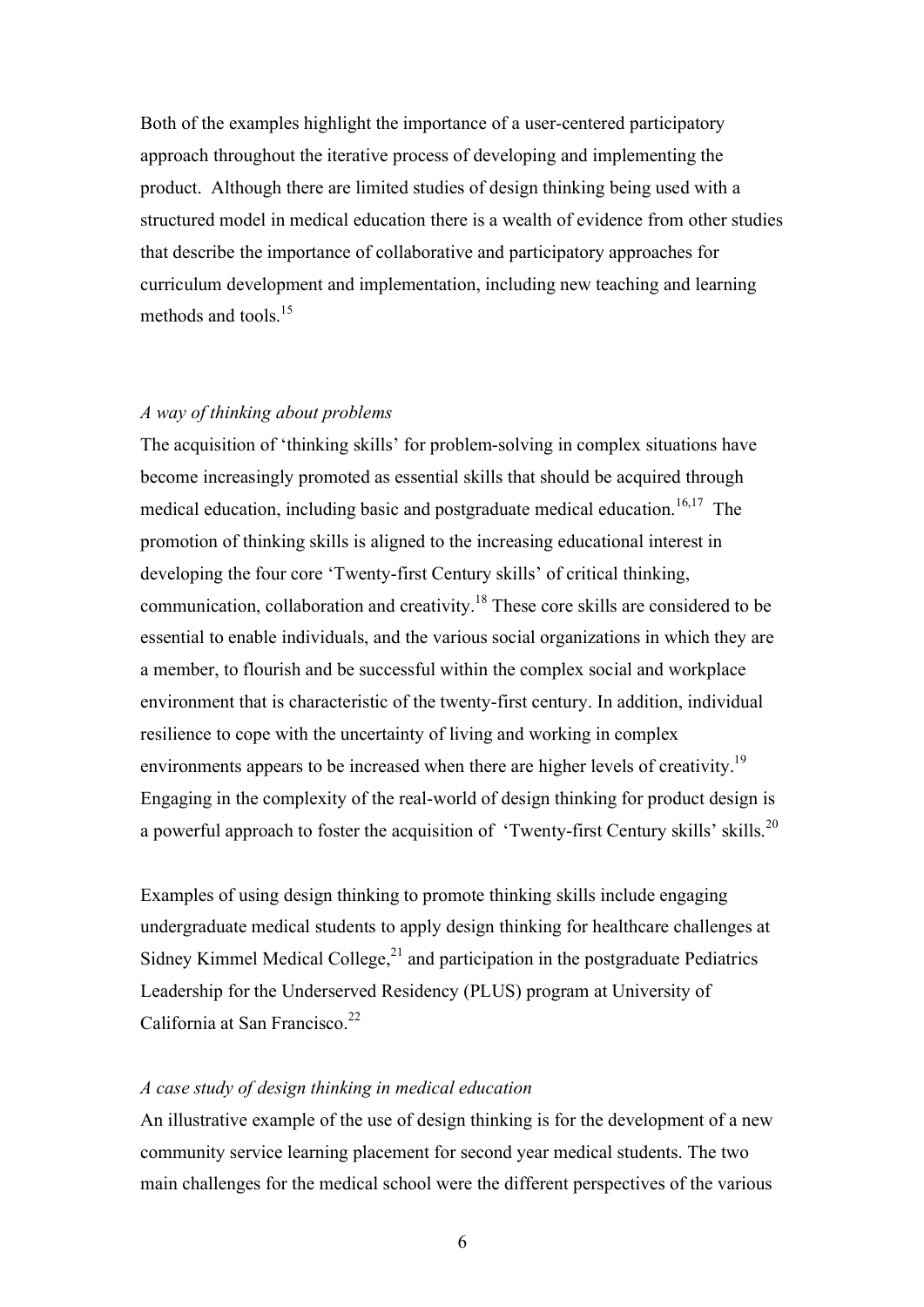stakeholders (including medical students, academic teaching staff, medical school administrators, community voluntary organizations) and the introduction of an extra weekly activity within an established curriculum. The Design Council model was used to structure the design thinking.<sup>8</sup> Representatives from all the stakeholder groups participated in a whole day event that commenced with the Discover stage. During this stage, the groups of similar stakeholders were asked to imagine their ideal community service learning placement and to draw a picture that visually represented this ideal placement. The Define stage commenced when each group presented their picture in turn and the facilitator supported all of the participants to identify areas of consensus, including the feasibility for making the change in the context of the full curriculum. During the Develop phase, two larger mixed groups of all stakeholders produced a prototype of the placement and the facilitator supported the participants in developing a single prototype. The Delivery phase involved distributing the prototype to a wider audience of all the stakeholder groups who would be involved in each placement to obtain feedback, that was subsequently used to iteratively modify the prototype for implementation in each placement.

This example highlighted the importance of an overall participatory process which respected the different perspectives, needs and contexts of each stakeholder group. By working through each of the stages in turn, and the allocation of a time limit for completion of each stage, the model provided the necessary focus and momentum to achieve an output by the end of the day. Facilitation was essential for providing the supportive atmosphere and to maintain the time limits for each stage.

# **Recommendations for using design thinking in medical education**

Our recommendations have a focus on four inter-related main areas: development of design thinking skills for future application in healthcare, curriculum development, faculty development and design based research and scholarship

### *Development for future application in healthcare*

Design thinking has been increasingly used to improve healthcare for patients by driving innovation in the complex system of healthcare, such as improved delivery of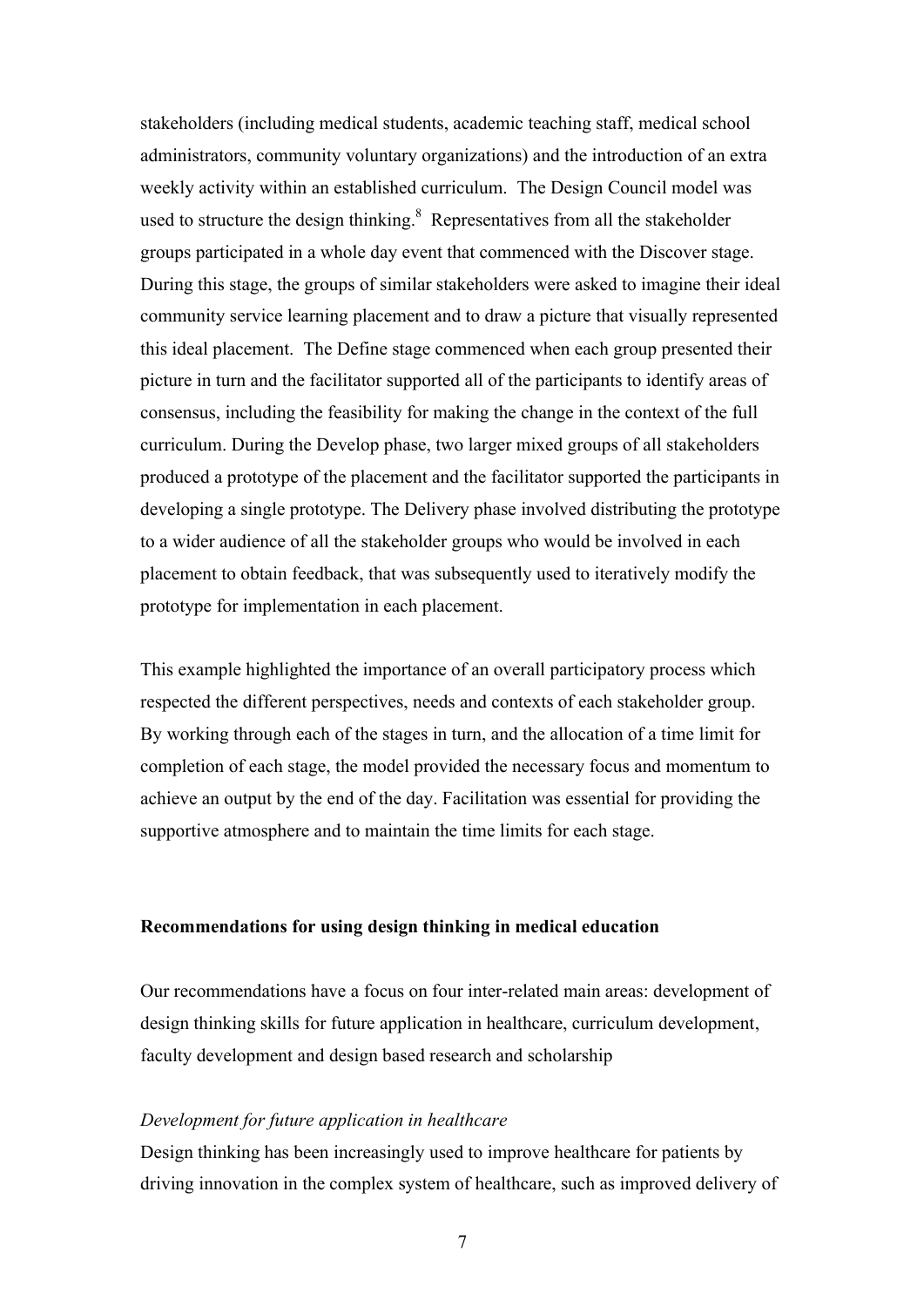a clinical service.<sup>23</sup> The structured design thinking process promotes an increased awareness and empathy of the patient's perspective to inform a multi-professional team of healthcare workers about how to transform the patient's experience.<sup>24</sup> We consider that future healthcare professionals will require competence in using design thinking for similar product development and implementation but also to increase their essential "Twenty-first Century skills" for living and working in the complex healthcare environment. The challenge for medical educators is how to provide opportunities for all learners to develop design thinking skills. This has implications for curriculum development in basic and postgraduate medical education.

#### *Curriculum development*

Implementing design thinking in the curriculum through teaching and learning activities may initially be unfamiliar to medical educators. However, in our experience, most medical educators will be familiar with activities that foster creativity, such as brain-storming, but may be less familiar with innovation promoting activities, such as developing prototypes and the use of iterative approaches. There are many excellent sources of practical information on creativity and innovation activities that can be adapted by medical educators and readily employed in their educational activities.<sup>25, 26</sup> Most undergraduate and postgraduate curricula are already full of content and activities and, from our experience, we recommend that design thinking is integrated into existing curricula instead of an additional bolt-on activity. We have found that this approach increases the implementation of design-thinking but also highlights the adaptable use of design thinking skills across different curricular themes. For example, design thinking has been successfully integrated into medical student ethics teaching about organ transplantation, $^{27}$  and inter-professional learning about ageing and disability.<sup>28</sup>

### *Faculty development*

Medical educators will need to have a design thinking mindset if the full potential of design thinking is to be fully realized in medical education. Research in school teachers has raised concerns that some teachers consider that creativity is an innate attribute or personality trait of the individual and that it can only be nurtured through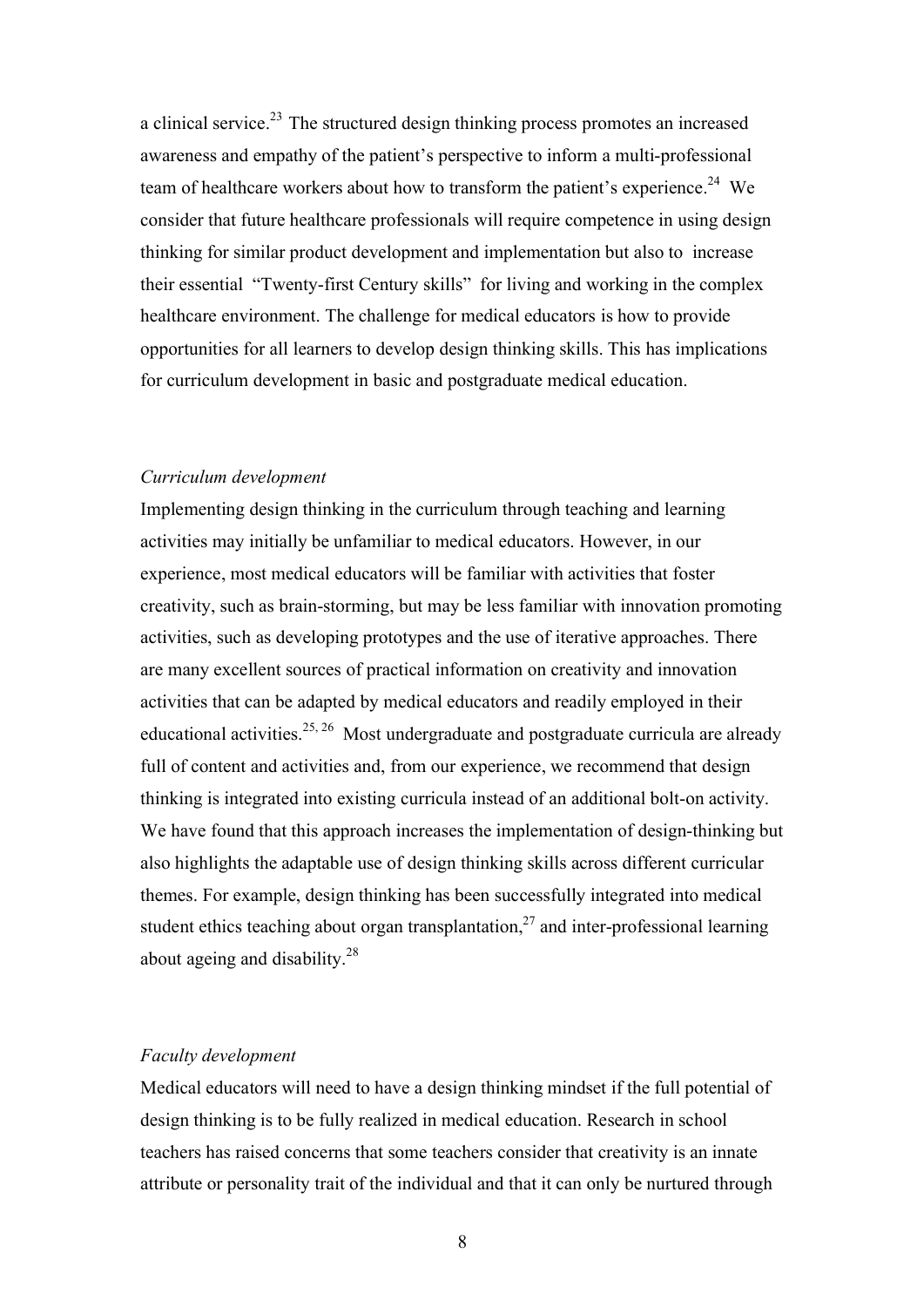artistic activities, such as painting or pottery.<sup>29</sup> However, the current educational viewpoint considers all learners to have 'creativity potential' that can be developed by repeated opportunities to be creative in a supportive environment.<sup>30</sup>

We recommend that medical educators begin to develop their expertise in design thinking and the facilitation of design thinking workshops by being active participants themselves in faculty development activities that use a design thinking model. An essential step of the design thinking process is to empathize and increase our understanding of the learner and to re-consider that education is for, and by individuals, with diverse backgrounds. An important aspect of faculty development is collaboration with colleagues who have greater experience, such as from healthcare service innovation or product design backgrounds, and to have collaborative discussions about the increasing number of practical examples of design thinking that are being published in medical education journals.

# *Design based research and scholarship*

A more in-depth faculty development approach would be to utilize design based or educational design research, in which working though the stages of a design thinking model not only creates and innovates a new product but there is also the generation of new theory. 31,32 Theory in this context can be considered to be the new insights and understanding that are generated, including about the self, others and the nature of education, by reflection after each iterative stage of design thinking. <sup>33</sup> These new insights and understanding after each stage are essential to inform the next stage of the product development to ensure that the product is appropriate for its intended purpose within the specific context. 

An illustrative example of design based research is a PhD study with a focus on developing of a new personalized feedback model for improving clinical decision making in real-life clinical contexts.<sup>34</sup> The feedback model was developed using the three main phases of educational design research (preliminary, development and assessment). During the preliminary phase, a literature review was performed to inform the development phase. During the development phase, the key design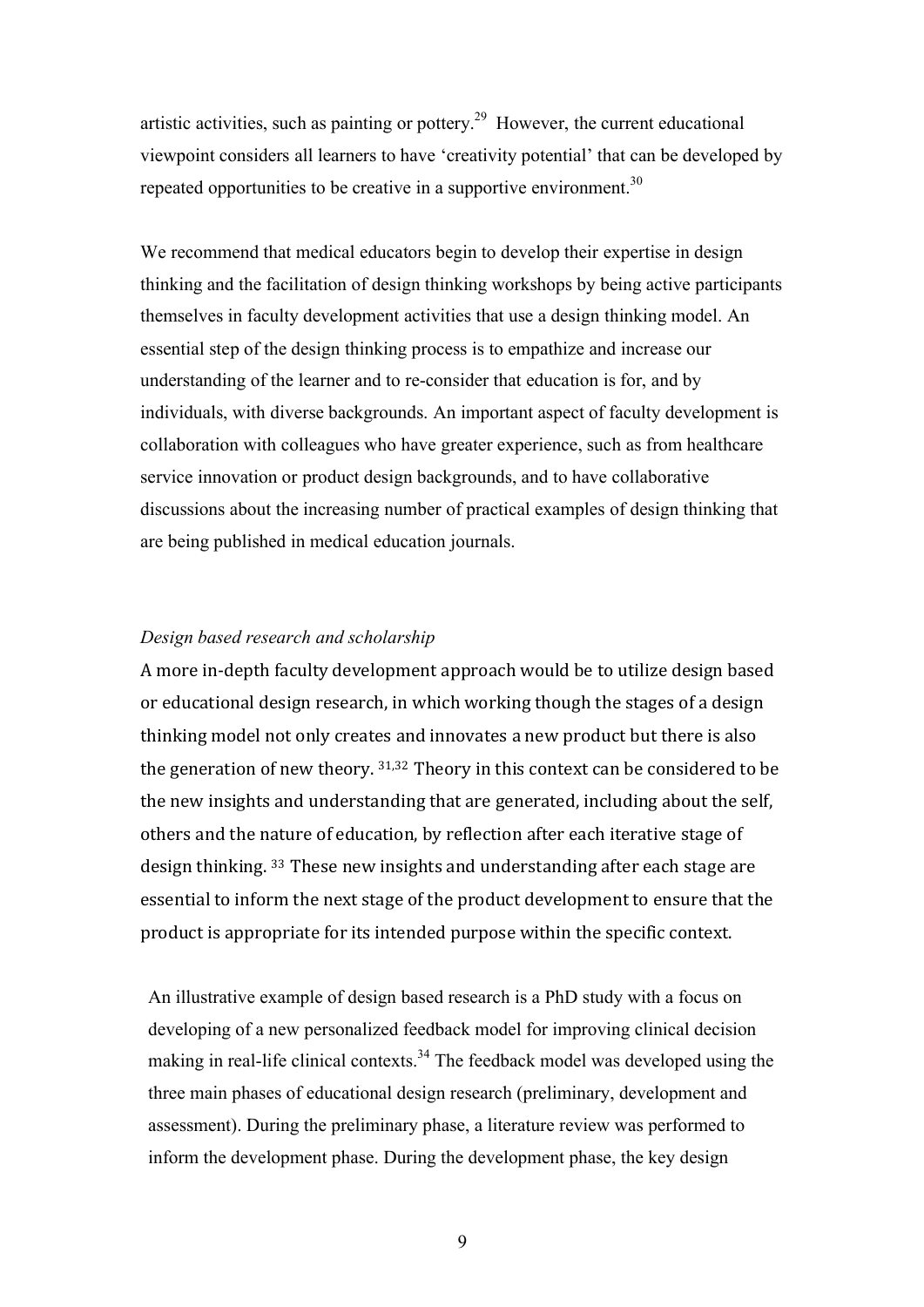thinking features of creativity and innovation were used to collaboratively develop a prototype feedback model with the clinical teachers. This prototype was iteratively refined in two further development phases by obtaining user assessments of the potential usefulness and ease of use from the clinical teachers and learners in the clinical context. In addition to producing a new feedback model there was the generation of theory, with a greater understanding of how to integrate a new medical education intervention into existing educational practices. This new insight can inform future medical education interventions in other contexts.

The design thinking and research processes are an important aspect of being a reflective medical education professional and are very similar to the educational scholarship approach that has been adopted in medical education.<sup>35</sup> The scholarship of discovery and creation is similar to the initial stages in design thinking, and the scholarship of integration, application and education to the later innovation stages in the design thinking process.

# **Conclusions**

Design thinking in medical education has never been more important than at the present time. Healthcare is increasingly being faced with complex problems, from control of viral diseases to effective systems for managing health in an ageing population. The education of current and future doctors in design thinking is an increasing curricular challenge and a complex problem for all medical educators. Medical educators will need to enhance their own design thinking skills to enable them to effectively respond to these challenges .

#### **References**

[1] Nason R. *It's Not Complicated: The Art and Science of Complexity in Business*. Toronto,Canada; University of Toronto Press; 2017.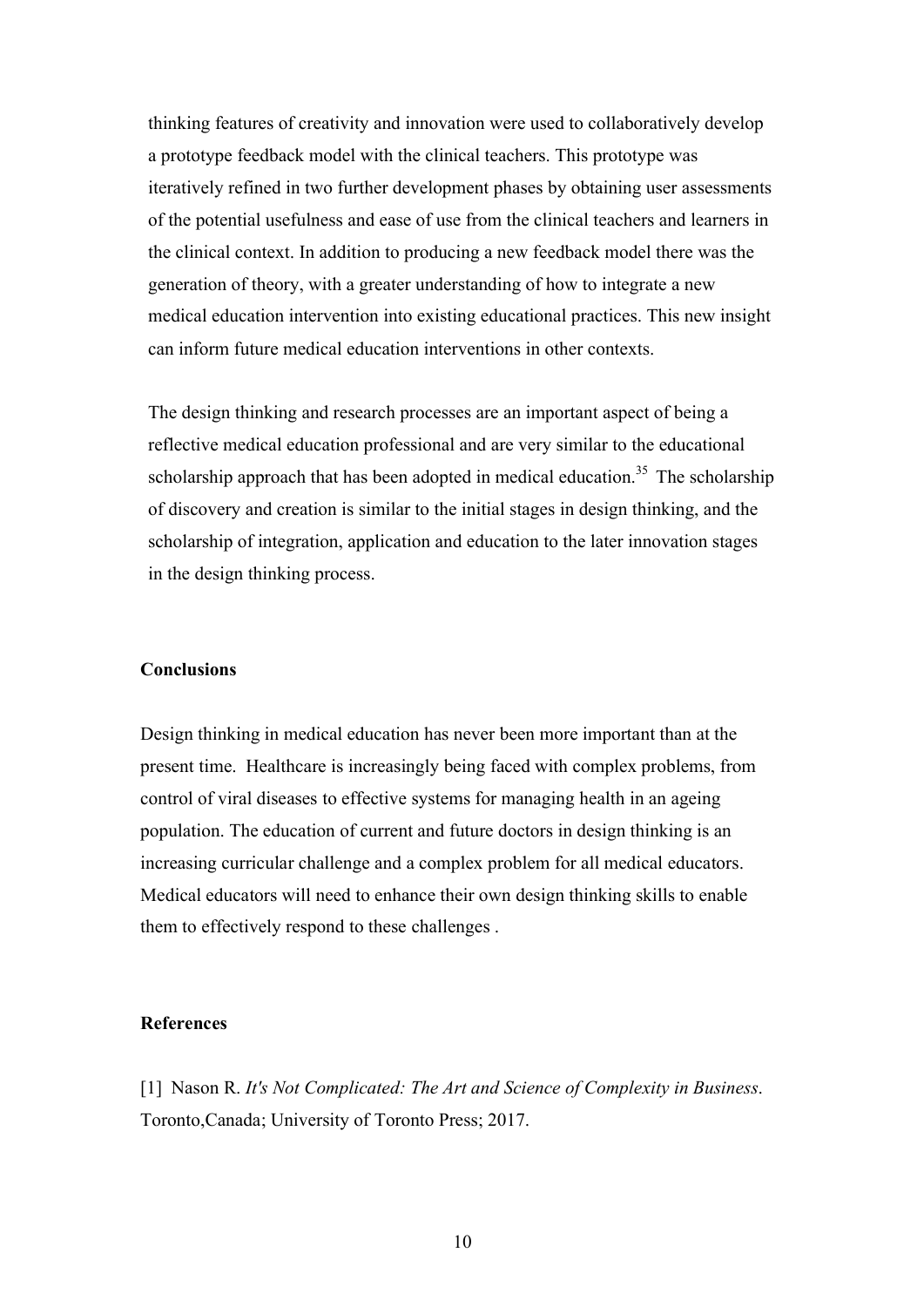[2] Khan S, Vandermorris A, Shepherd J, Begun JW, et al. Embracing uncertainty, managing complexity: applying complexity thinking principles to transformation efforts in healthcare systems. *BMC Health Services Res*. 2018;18(1):192.

[3] Paulus PB, Nijstad BA, eds. *The Oxford Handbook of Group Creativity and Innovation*. Oxford, England: Oxford Library of Psychology; 2019.

[4] Micheli P, Wilner SJ, Bhatti SH, Mura M, Beverland MB. Doing design thinking: Conceptual review, synthesis, and research agenda. *J Prod Innovat Manag*. 2019;36(2):124-48.

[5] Stickdorn M, Hormess ME, Lawrence A, Schneider J. *This is service design doing: Applying service design thinking in the real world*. Sebastopol, California: O'Reilly Media;2018.

[6] Li Y, Schoenfeld AH, Graesser AC, Benson LC, English LD, Duschl RA. Design and design thinking in STEM education*. J STEM Educ Res*. 2019;2:93–104.

[7] Brown T. Design thinking. *Harv Bus Rev*. 2008;86(6):84.1-10

[8] Design Council. https://www.designcouncil.org.uk/news-opinion/whatframework-innovation-design-councils-evolved-double-diamond. Accessed April 11,2020.

[9] Hasso Plattner Institute of Design at Stanford University. https://dschool.stanford.edu/resources. Accessed April11, 2020.

[10] Cross N. *Design thinking: Understanding how designers think and work.* Oxford, England:Berg; 2011.

[11] Schweitzer J, Groeger L, Sobel L. The design thinking mindset: An assessment of what we know and what we see in practice. *J Des Bus Soc*. 2016; 2(1):71-94.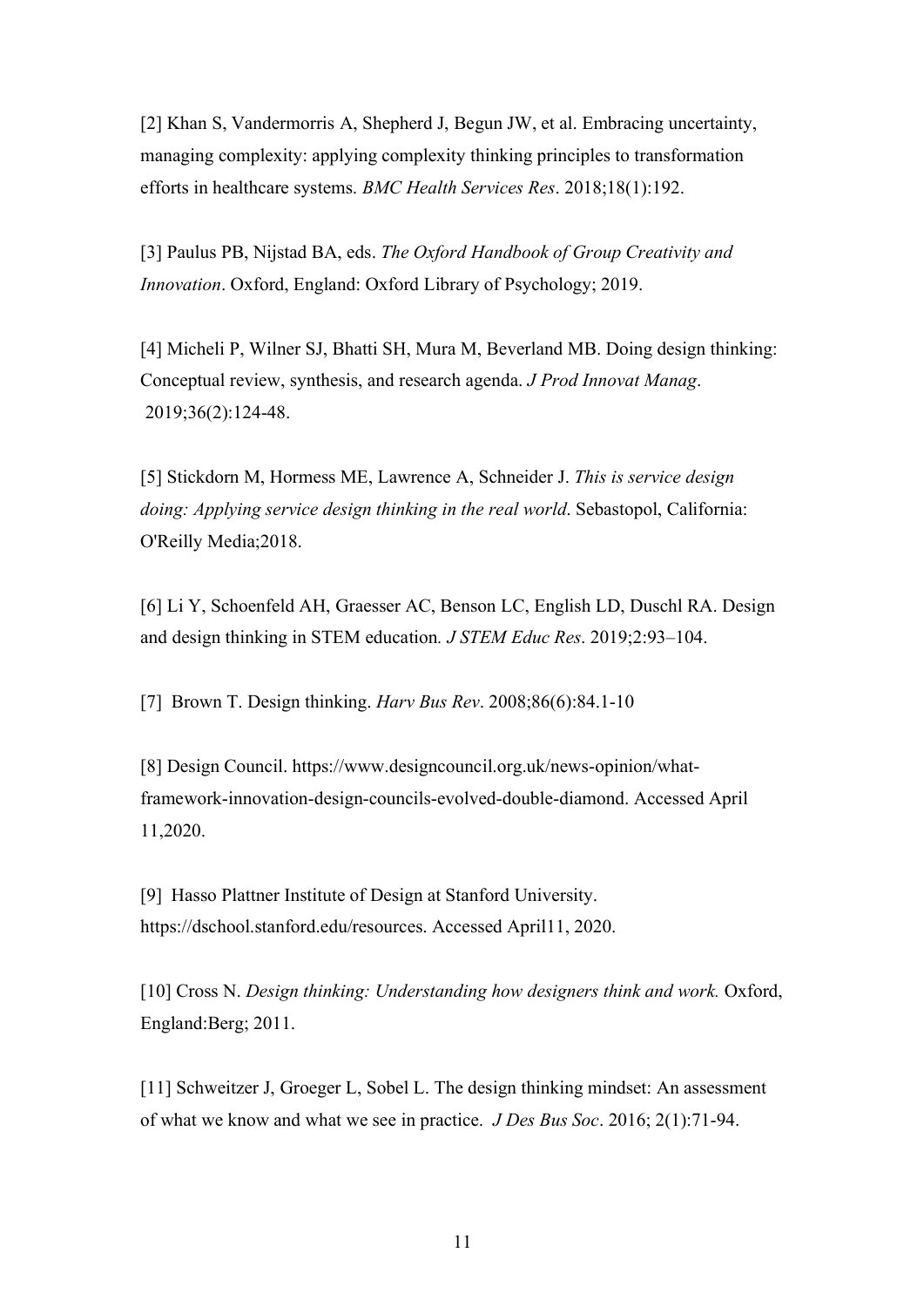[12] McLaughlin JE, Wolcott MD, Hubbard D, Umstead K, Rider TR. A qualitative review of the design thinking framework in health professions education. *BMC Med Educ*. 2019;19(1):98.

[13] Harvard Macy Institute. Harvard Macy Community Blog. Interactive Video Blog Series: Design Thinking in Medical Education: creating a new school at Penn State University https://www.harvardmacy.org/index.php/hmi/design-thinking-medicaleducation. Accessed April 11, 2020.

[14] Anderson J, Calahan CF, Gooding H. Applying design thinking to curriculum reform. *Acad Med.* 2017;92(4):427.

[15] Pieters J, Voogt J, Roblin NP, eds. *Collaborative Curriculum Design for Sustainable Innovation and Teacher Learning*. New York, New York:Springer International Publishing; 2019.

[16] Burman NJ, Boscardin CK, Van Schaik SM. Career-long learning: relationship between cognitive and metacognitive skills. *Med Teach*. 2014 ;36(8):715-23.

[17] Wenzel RP. Medical education in the era of alternative facts. *N Engl J Med.* 2017 ;377(7):607-9.

[18] Rotherham AJ, Willingham DT. "21st-Century" skills. *Am Educ.* 2010;17(1):17- 20.

[19] Thomson P, Jaque SV. *Creativity, Trauma, and Resilience*. Lanham,Maryland :Lexington Books; 2019

[20] Badwan B, Bothara R, Latijnhouwers M, Smithies A, Sandars J. The importance of design thinking in medical education*. Med Teach*. 2018 ;40(4):425-6.

[21] Sorrelle R, Real-World Health Challenges Solved by Design. *Emergency Medicine News.* 2017;39(2):28. doi:10.1097/01.EEM.0000512783.55588.82.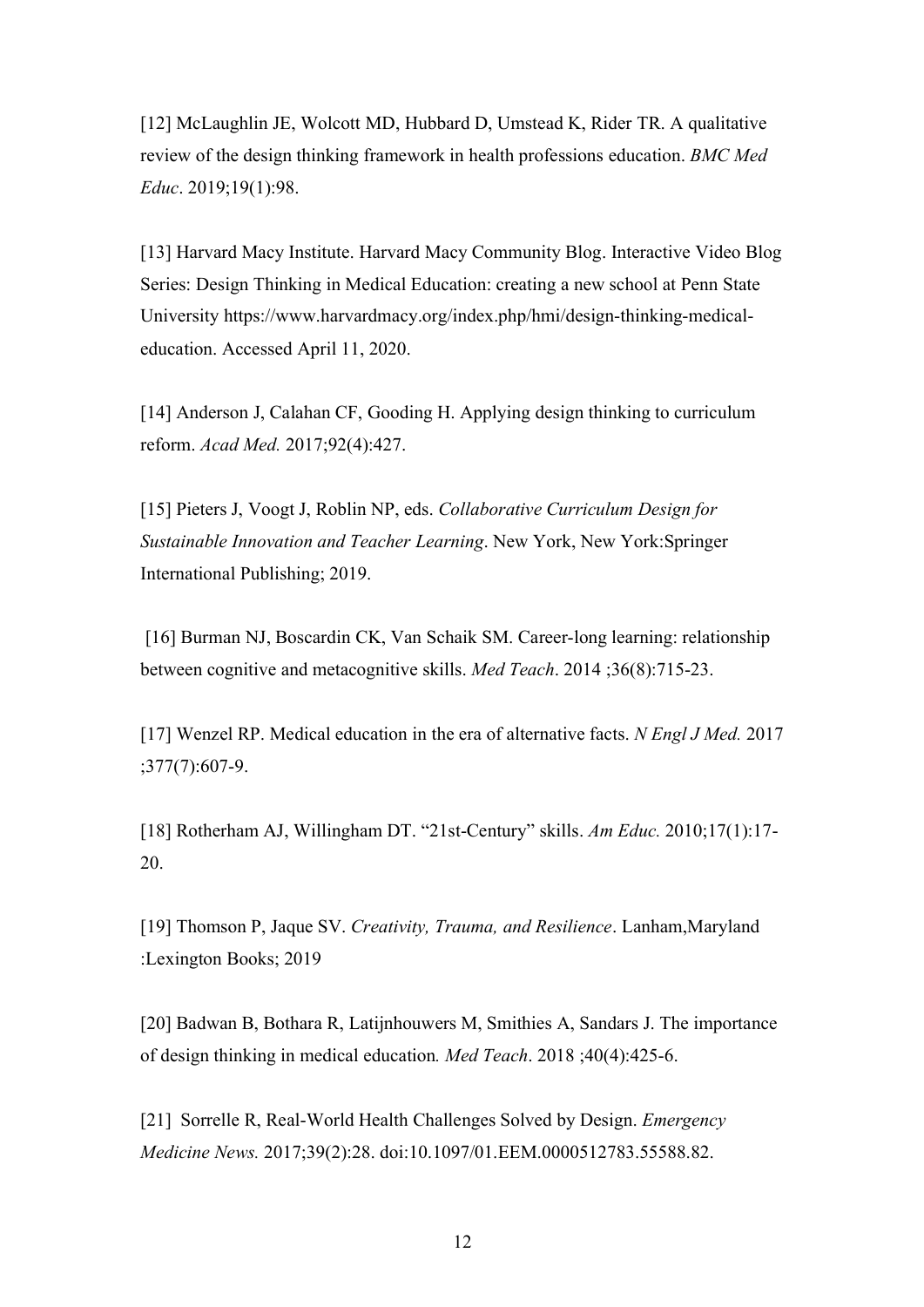[22] Berry K, UCSF Medical School: Medical Education Blog https://meded.ucsf.edu/news/design-thinking-brings-innovation-health-care-andmedical-education. Accessed April 11,2020.

[23] Roberts JP, Fisher TR, Trowbridge MJ, Bent C. A design thinking framework for healthcare management and innovation. *Healthc (Amst)*: 2016; 4 (1): 11-14.

[24] Kim SH, Myers CG, Allen L. Health care providers can use design thinking to improve patient experiences. *Harvard Bus Rev*. 2017;95(5).

[25] Design Thinking for Educators. https://designthinkingforeducators.com/. Accessed April11, 2020.

[26] This is Design Thinking. https://thisisdesignthinking.net/on-designthinking/design-thinking-resources/. Accessed April 11, 2020.

[27] Marcus D, Simone A, Block L. Design thinking in medical ethics education. *J Med Ethics*. 2020;46(4):282-284.

[28] Revell AJ, Ayotte BJ. Novel Approaches to Teaching Aging and Disability: Active Learning Through Design and Exploration. [published online ahead of print March24, 2020] *Int J Aging Hum Dev*. https://doi: 10.1177/0091415020912944.

[29] Patston TJ, Cropley DH, Marrone RL, Kaufman JC. Teacher implicit beliefs of creativity: Is there an arts bias? *Teach Teach Educ* . 2018 ;75:366-74.

[30] Jauk E. A bio-psycho-behavioral model of creativity. *Curr Opin Behav Sci*. 2019;27:1-6.

[31] Chen W, Reeves TC. Twelve tips for conducting educational design research in medical education. [published online ahead of print September 9, 2019] *Med Teach*. https://doi.org/10.1080/0142159X.2019.1657231.